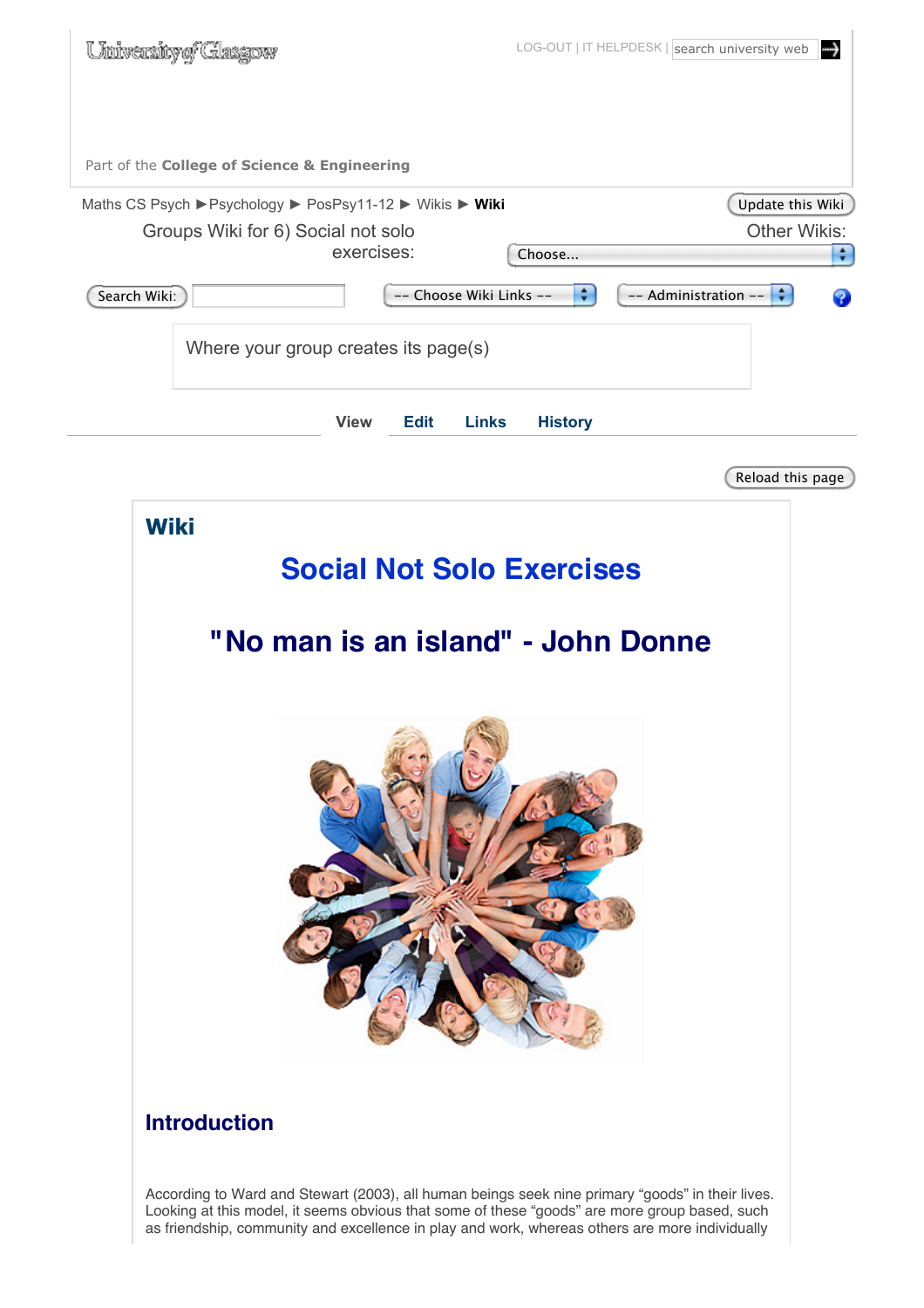focused, such as inner peace and healthy living, and excellence in agency. Interestingly others can be sought in both group and individual fashion, such as happiness, spirituality, knowledge and creativity. Here we will be discussing five exercises that can help us achieve some of these "goods" mentioned above. These are physical exercises, therapies, religion and gratitude and will compare their effectiveness and practicalities when they are experienced individually or in a group.

First we will be discussing that in general, physical activities can reduce stress. Additionally, if they are practiced socially, they can have secondary benefits that become apparent later on, such as improved relationships and the feeling of belonging to a social group. Then the importance of therapies will be discussed and how enhancing good attributes is just as important (if not more) as reducing negative symptoms. We will also discuss how religion and certain types of prayers specifically can produce self-fulfilling prophecies and that practicing it in a social group can reinforce this even further. Finally we will explain how gratitude, which is usually a more individually focused exercise can help self-awareness, and that it can also be beneficial in a group setting as the experience can be very rewarding and have long term benefits

# **Contents**

**History**

**Sport**

**Therapies**

**Religion**

**Gratitude**

# **History**

**"I have noticed that people are dealing too much with the negative, with what is wrong. ...**

**Why not try the other way, to look into the patient and see positive things, to just touch**

### **those things and make them bloom?"**

― Thich Nhat Hanh, Buddhist Monk

Throughout humankind, cultures have been seeking out ways to become happier; to live the

"good life" and a meaningful life." These goals are some of the same goals as the modern field of

positive psychology. Compiled below is three diverse examples of social and solo activities done

through time.

**Yoga**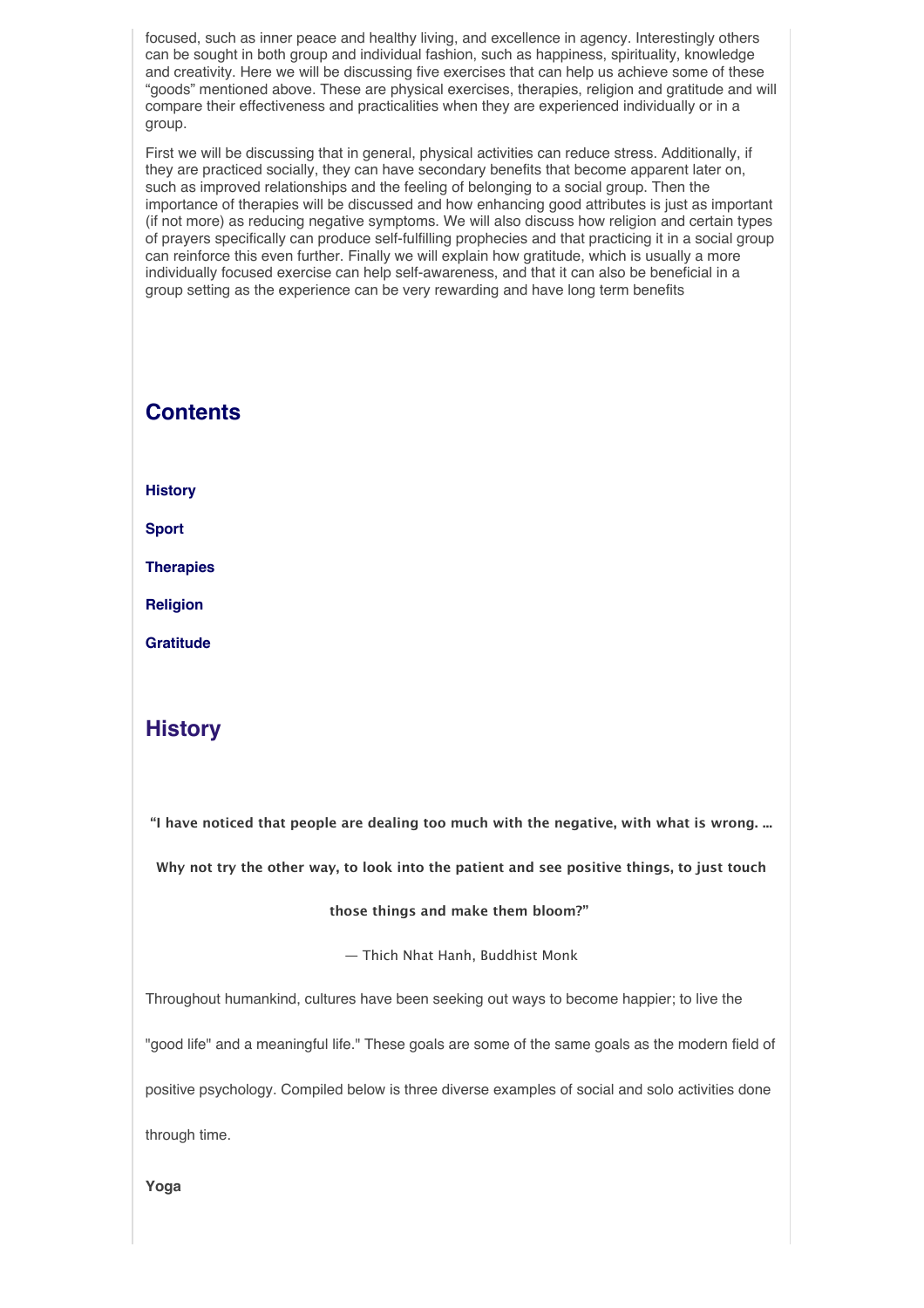

Yoga is an **ancient practice** based upon **discipline of the body, mind, and spirit**. While there are many different forms of yoga, the overarching goal is for **spiritual insight and tranquility**. Pranayama believed to have been since around 1200-1500 BC in India used for spiritual enlightenment ("Yoga History"). Pranayama focuses primarily on **controlling your breath and mediation**, Prana in sandskrit means, "life force" or breath and "ayama" means to restrain or control (Hayes). Pranayama techniques are preformed **both independently and in groups**. Followers of the practice also are believed to develop a stronger will-power, sounder judgement, steadier mind, and an enhanced perception of the world around them (Hayes). Modernly Pranayama is used to **help reduce a variety of serious medical conditions such as, hypertension, insomnia, stress, anxiety, and depression** (Hayes). In fact, 14 million Americans participate in Yoga under their doctors recommendation (Yoga). Traditionally yoga was passed down from instructor to student through demonstration and orally teaching the lessons ("General"). Yoga and Pranayama practices are widespread throughout the world individuals often take group classes and then continue independently.

### **Prayer**

No matter the religion, prayer is a religious practice that can be seen across almost all faiths. Prayer for the Ancient Greek and Romans was often during large public, ritualistic offerings. Animals and sometimes even humans would be sacrificed for the God's favor. In Judaism and Christianity most prayer is individual except for that done on within each religions respective house of worship and on holidays. In recent years, **prayer groups** have become very common, giving individuals the opportunity to meet with others and support each other.

In most of the religions mentioned prayer is done to pray for the love of God, confession, help and guidance, as well as enlightenment.

### **Support Groups:**

Group Psychotherapy: Started in the United States and in the United Kingdom in the early half of

the 20th century. An early proponent of groupspsychotherapy, **Irvn Yalom** focused on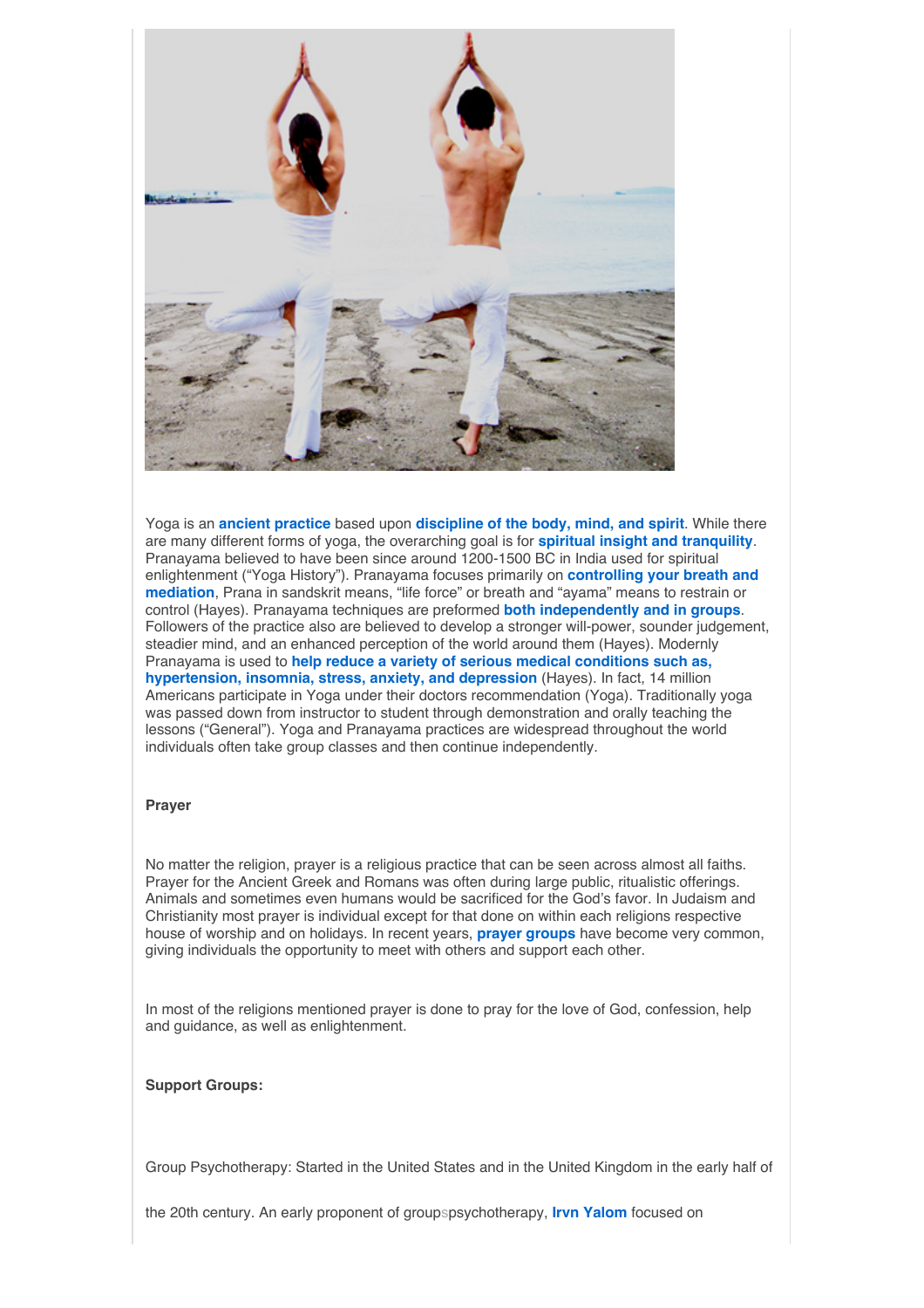interpersonal learning his work has been probably the most influential in the field (Wise 299).

From his research, Yalom developed a list of **therapeutic factors** which he believed created

change within group therapy, these are (Yalom):



Universality: Sharing of experiences seeks to relieve feelings of isolation and promote selfesteem

Altruism: By supporting others, group members increase their own self-esteem, coping and communication skills

Instillation of Hope: Inspiring other group members through success

Imparting Information: Learning about others' treatment and their experience as support Corrective recapitulation of the primary family experience: Similar to the idea of transference, individuals identify therapist or other members as own family members and can have a better understanding of their own past and patterns

Development of socializing techniques: Through interaction within the supporting environment of the group

Imitative behavior: Modeling actions on the therapist and other group members

Cohesiveness: Sense of acceptance, belonging, and self-esteem from being a member of a group

Existential factors: Learning personal responsibility and consequences of actions Catharsis: Relief from emotional distress through group discussion

Interpersonal learning: From feedback from therapist and other group members Self-understanding: Greater insight into oneself

These themes pull from older findings and his own research and can be seen today in support groups.

Whether one type of exercise, be it social or solo, has not been determined. The prevalence of both in history and more modernly suggests that it is not a black and white decision. Rather, the choice is dependent on the particular exercise, individual, and situation.

### **References**

"General Yoga Information." *Welcome to The American Yoga Association*. Web. 30 Jan. 2012. <http://www.americanyogaassociation.org/general.html>.

Hayes, M. & Chase S. (2010). *Prescribing Yoga*. Primary Care: Clinics in Office Practice. 37 (1), 31-47.

Wise, J. (2009). Book essays and reviews. Psychodynamic group psychotherapy, fourth edition.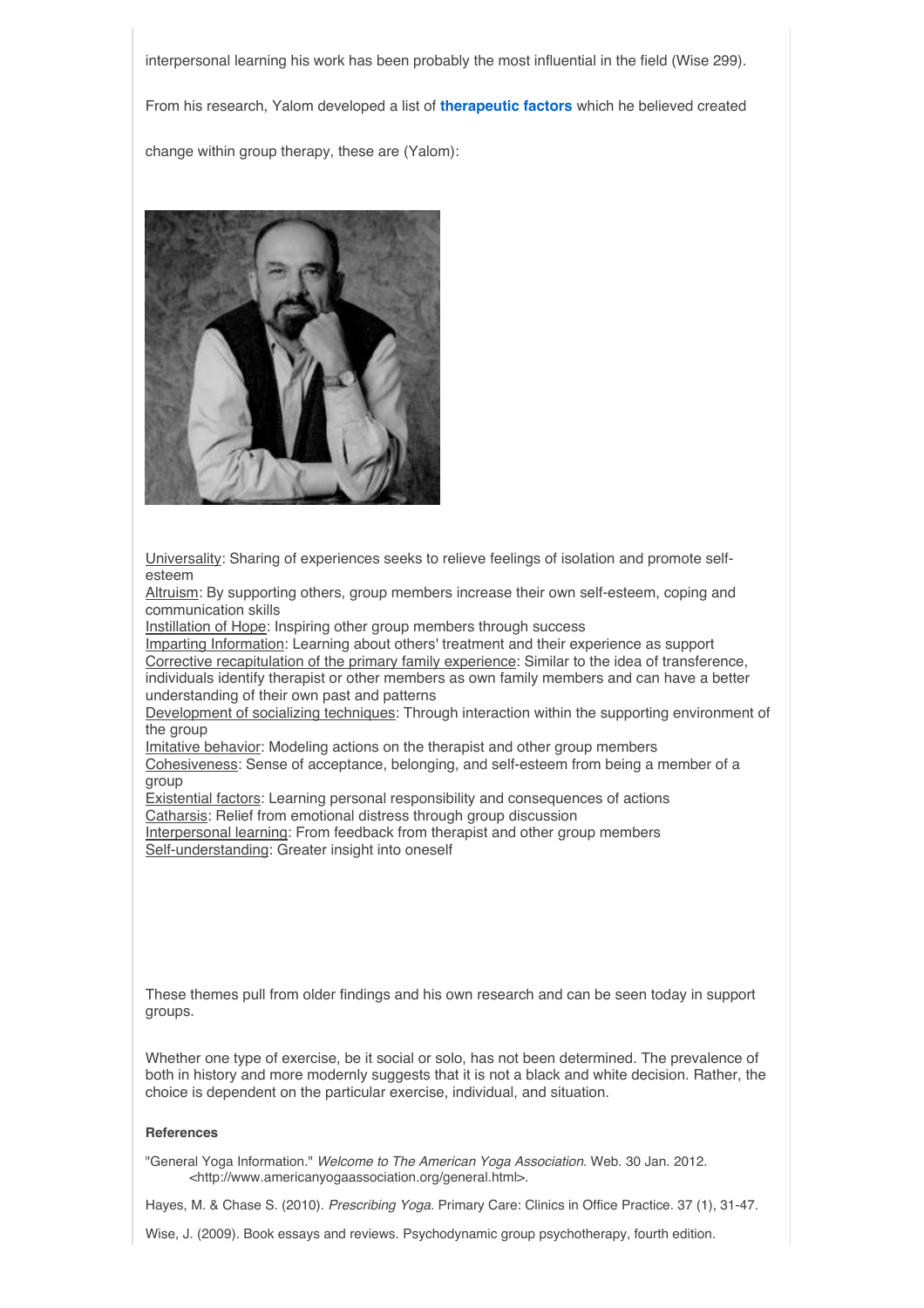Psychiatry: Interpersonal & Biological Processes, 72(3), 299-302.

Yalom, Irvin D. *The Theory and Practice of Group Psychotherapy*. New York: Basic, 1985. Print.

- Yoga. (2009). *SGB, 42*(3), 62-62. Retrieved from http://ezproxy.lib.uconn.edu/login? url=http://search.proquest.com/docview/223574659?accountid=14518.
- "Yoga History." *The Interactive Media Lab at the University of Florida*. University of Florida. Web. 30 Jan. 2012. <http://iml.jou.ufl.edu/projects/fall05/levy/history.html>.

# **Sport:**

**"Sport has the power to change the world. It has the power to unite in a way that little else does. It speaks to youth in a language they understand. Sport can create hope where once there was only despair. It is more powerful than governments in breaking down racial barriers. It laughs in the face of all types of discrimination." Nelson Mandela**

Within the domain of positive psychology there are countless theories, beliefs and ideas that have been developed with one aim in mind, to increase our mental well-being. In this section of **solo vs. social** we will compare and contrast just some of the individual and group exercises and sports, in order to see the benefits elicited by each. There are many who use physical activity in either individual or social settings, yet it is not fully known if the positive effects are augmented more in a group dynamic, or if they are best done by one's self. We will therefore evaluate **solo exercises** with **social exercises** to see just what is best in the realms of positive psychology.



**Solo Exercise: Walking** 

ʻ*I have met with but one or two persons in the course of my life who understood the art of taking walks daily – not to exercise the legs or body merely, nor barely to recruit the spirits, but positively to exercise both body and spirit, and to succeed to the highest worthiest ends by abandonment of all specific ends – who had a genius, so to speak, for sauntering*' (**Thoreau, 1851/1952 p. 192**)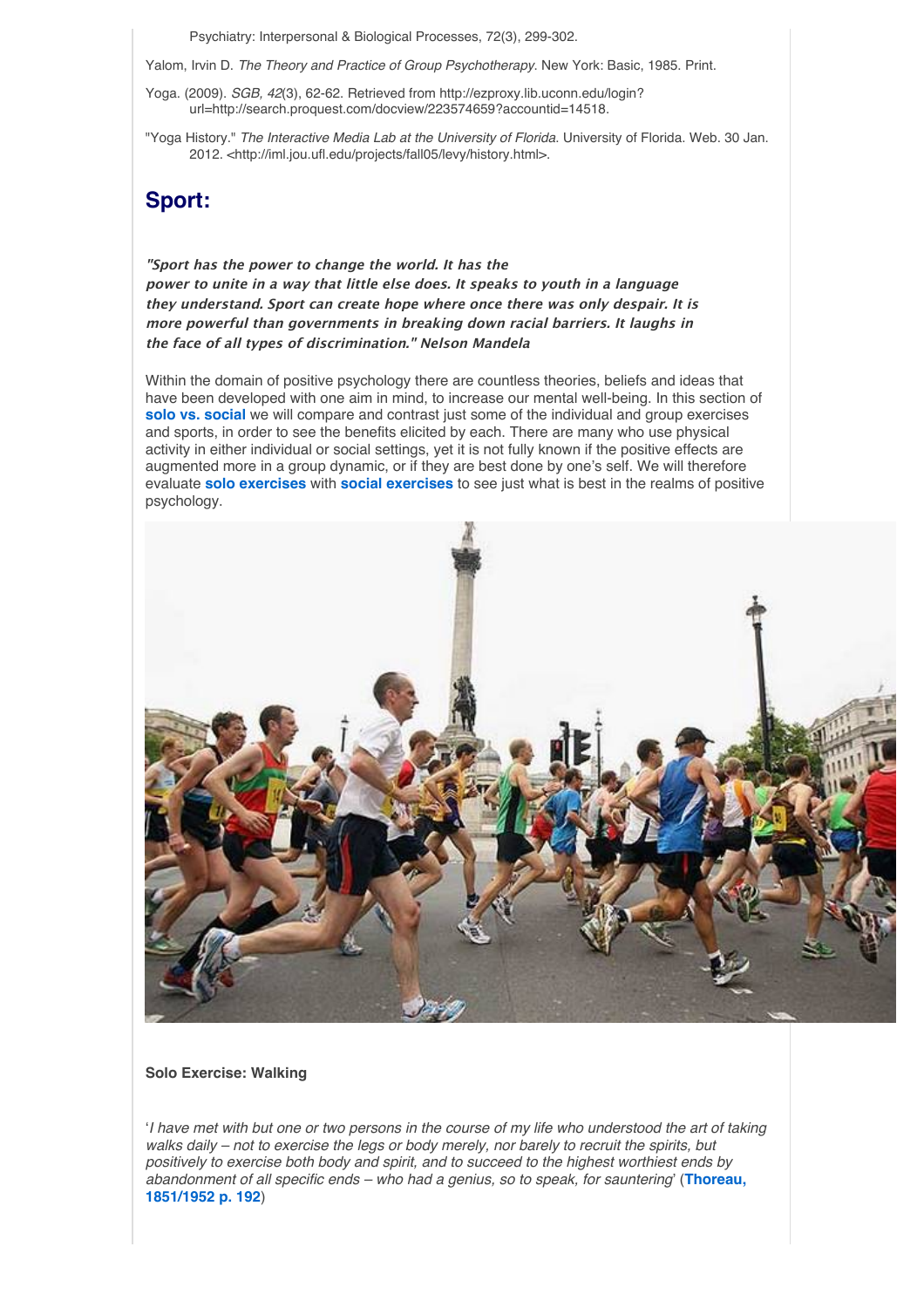There are literally dozens of solo exercises that are utilised within the field of positive psychology as effective activities for increasing mental well-being. In the interest of this section however we will look at how walking and running are increasingly being prescribed as effective treatments for numerous mental illnesses, such as, depression, anxiety and schizophrenia (**Stephens, 1988; Weyerer, 1992; Hassme´n et al., 2000**). Although walking and running are not strictly solo exercises they can be done individually and do not require any other people, so what are the benefits? Exercise has a myriad of effects on the mind and body, from relieving stress to producing endorphins there is simply a catalogue of positive effects to be found. It is amongst the most popular recreational activity for both males and females (UK Bureau of statistics, 2009), and therefore is regarded as very assessable.

Walking is a fantastic anaerobic exercise that simply more people should engage in. It is said to provide introspection as our mind wonders as we gasp for air, allowing us to will away the troubles of everyday life. A study which illustrate just how effective walking can be on our wellbeing is Discover Quest, a community based project in the UK (**Hine, Wood, Barton and Pretty, 2011**). The program provides a fantastic opportunity to adults whose mental health is having a significant impact on the way they are managing their lives. The study utilizes the Warwick Edinburgh Mental Well Being Scale (WEMWBS), which evaluates well-being, mood and selfesteem. Through a multi-method approach data was collected through questionnaires, on site observation and interviews with researchers. The results highlighted changes in all three wellbeing measures, with significant improvements recorded in each. Overall 89% of subjects noted an increase in general well-being. This study is proof of how a solo exercise like walking can have an overall positive effect on one's life and well-being.

### **Social Exercise – Group Exercise Classes and Walking**

We have seen the benefits of solo exercises, but these tasks done as part of a group or team dynamic can have a whole range of different effects. There is increasing evidence to suggest that people who participate in sports clubs and organisations enjoy better mental health, are more alert, and more resilient against the stresses and strains of modern life (**Marmot, 1999; Baum et al., 2000; Crone, Smith & Gough, 2005; Kwak, Kremers, Walsh & Brug, 2006**). The distinction between solo and social exercises is this feeling of value and belonging which is associated with team activities (**Berkman, Glass, Brissette, Seeman, 2000**).

There have been numerous studies which have documented the benefits of social interaction and mental well-being (**Kwak, Kremers, Walsh & Brug, 2006; Dalgard, Lund Haheim, 1998**). This link was emphasised in the Whitehall study in the United Kingdom were the results found that people without good social support were five times more likely to develop a mental illness than those with good support (**Marmot, 1999**). The benefit from a strong social group is its ability to help dealing with stressful life situations (**Dalgard & Haheim, 1998**), the Mayo Clinic, Minnesota, USA, advocates joining a group or club in order to buffer against the effects of stress. Not only are the effects likely to help prevent stress there is good evidence to suggest that they are proficient in maintaining good mental health (**McAuley et al., 2005: Steptoe & Butler, 1972; Brown, Ford, Burton, Marshall & Dobson, 2005**).

This buffer against mental illnesses has been uncovered in a number of recent studies. For instance **Babyak et al., (2000)** took a sample of 156 adults with major depressive disorders in North Carolina; they were assigned to one of three experimental groups (treatment by medication, exercise or both). The study utilised Beck's Depression Inventory and was able to show that after 4 months all three groups exhibited significantly less depression. And even more surprisingly after 10 months subjects in the exercise group exhibited lower relapse rates. The results provide conclusive proof of the effectiveness of a modest exercise program for individuals that suffer from a major depressive disorder.

### **Conclusion**

Group exercise has the power to unite people and provide group cohesion. As we identified in the solo section walking does have the ability to increase one's general well-being and promote better lifestyles, but it does lack a lot of the benefits associated with social exercise. This is well illustrated in the **National Heart Foundation's** research of their **ʻJust walk it' program**, as they identify the main predictor of adherence to the project as social collaboration. They state it as vital component of their work and is necessary for creating positive attitudes towards physical exercise (Kwak, Kremers, Walsh & Brug, 2006). There appears to be greater reward from group work rather than enduring exercise on your own. Although the benefits from exercise are very well received, the use of participating in a team or club can provide a whole host of positive aspects that could not be achieved by doing it solo. From promoting group attitudes and norms, to feeling part of a collective whole, exercising with others appears to be more effective in uniting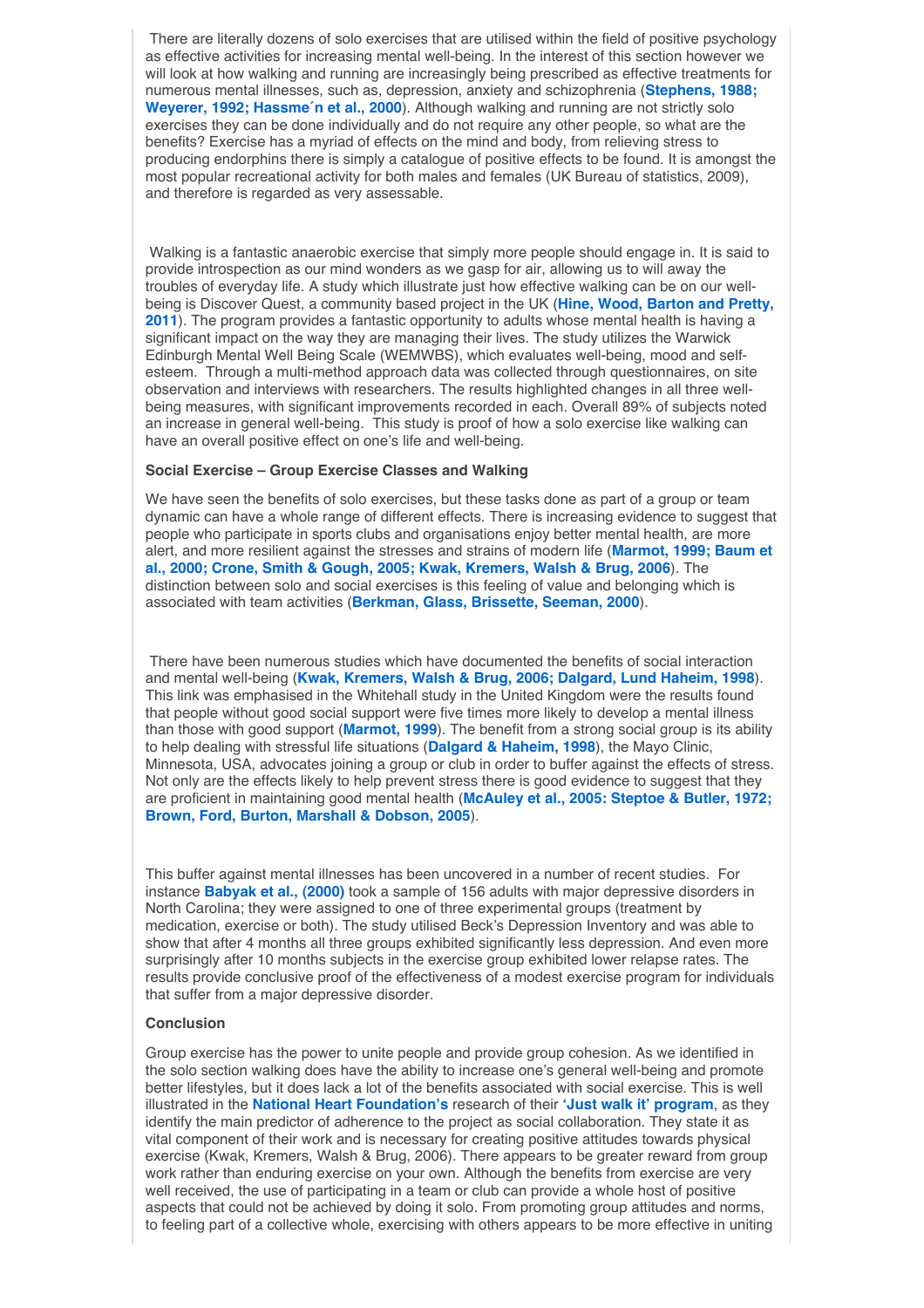one another to strive towards greater a better life, with increased well-being.

### **References**

Babyak, M et al., (2000). Exercise Treatment for Major Depression: Maintenance of Therapeutic Benefit at 10 Months. Psychosomatic Medicine 62:633– 638 (2000)

Hine, R. Wood, C. Barton, J. Pretty, J. (2011).The mental health and wellbeing effects of a walking and outdoor activity based therapy project. Discovery Quest report -University of Essex Palmer LK. 1995. Effects of a walking program on attributional style, depression and self esteem in women. Perceptual and Motor skills, 81, 891-898 Street, G. James, R. (2010). The Relationship between Organized Recreational Activity and Mental Health: Mentally Healthy WA Centre for Behavioural Research in Cancer Control, Curtin University Mayo Clinic staff. Get involved: A healthy habit for healthy aging. In. Rochester: Mayo Foundation for Medical Education and Research; 2003.

### **Therapies**

*Little progress can be made by merely attempting to repress what is evil; our great hope lies in developing what is good--Calvin Coolidge*

Psychotherapies generally lead to symptom reduction, and many psychologists believe that once the negative symptoms are dealt with, the positive traits will automatically replace them. However most "successful" therapies that are usually problem-focused for treating offenders have still ended up with high rate of recidivism, suggesting that interventions also need to focus on enhancing strengths and good attributes if they are going to have long-term benefits.

Some researchers have suggested that group therapy involves different processes as well as different therapeutic factors than individual therapy (Bednar & Kaul, 1994) Bietzel et al. (1987) suggested that individual therapy tended to be more effective for treating depression, whereas group therapy has been shown to be effective for treating clients with chemical dependency problems. However not many studies have examined the difference between individual versus group positive themed therapies.

### **Positive Psychotherapy (PPT)**



Seligman et al developed **positive psychotherapy** as a way to treat depression by building positive emotions, character strengths, and sense of meaning, not just by reducing negative symptoms such as sadness. This therapy uses a **combination of 12 exercises** such as assessing strengths and to use them in a new way, writing down three good things everyday and thinking why they happened, writing a thank you letter to a friend, reacting positively to someone once a day, mindfulness exercises etc.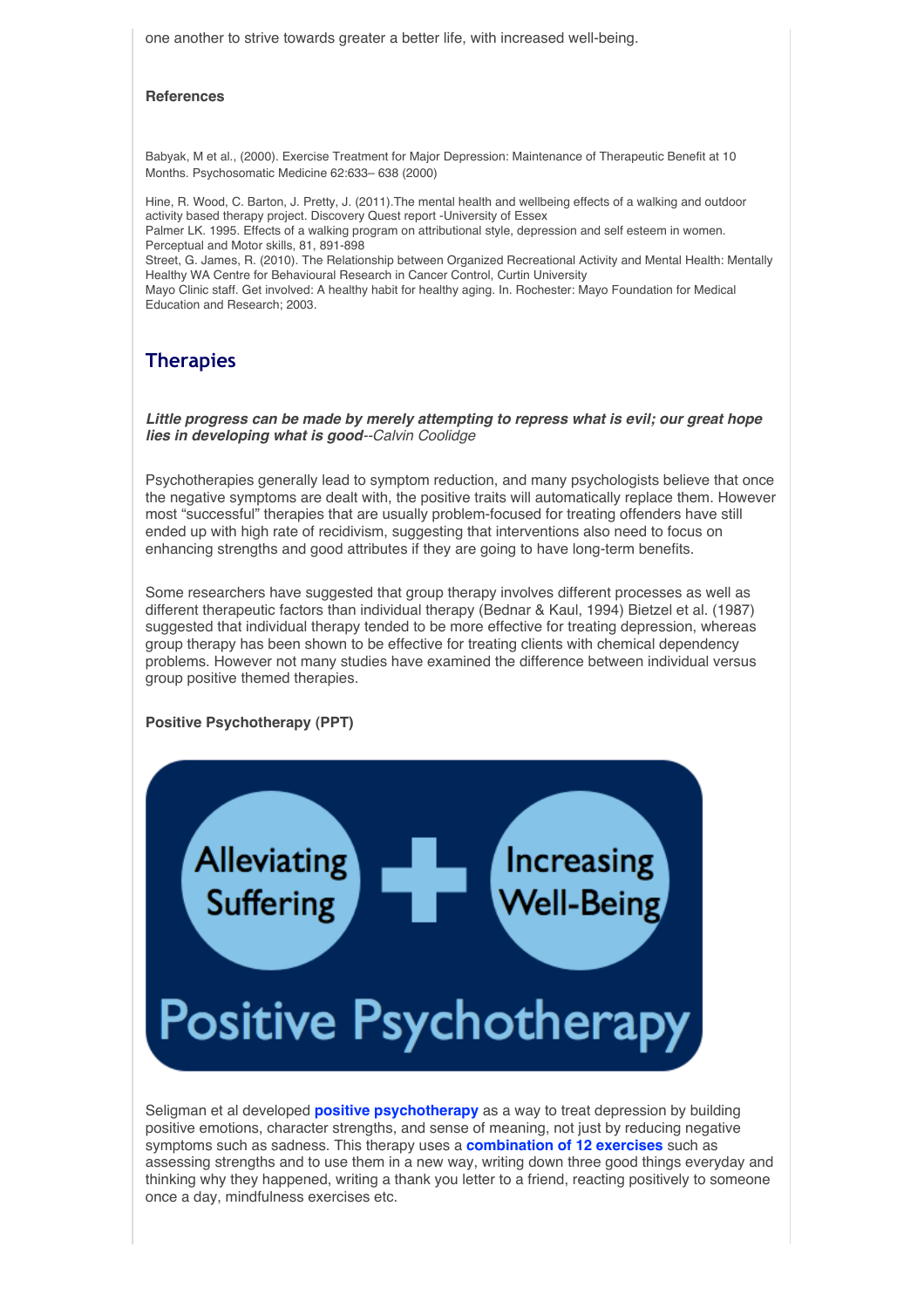

The research on the clinical application of WBT is in its infancy (Fava, 1999), and there has not beet much research on the difference between group versus individual based WBTs. However the current research seems to particularly show support for group WBT. For example Feldman et al (2006) developed a hope-based group intervention and showed individuals who completed this intervention reported **increased life meaning, self-esteem** and reduced anxiety and depression. Also it was shown that young offenders that received group WBT reported higher levels of well-being two months after they completed their treatments, and experienced improvement on a number of psychological variables, such as hopelessness, positive future thinking, depression and negative symptoms of psychosis (Ferguson et al, 2009). Furthermore research has shown that WBT appears to be more effective as compared to the standard CBT technique (Moeenizadeh and Salagame, in press) and **CBT + WBT treatment is more effective** in reducing negative symptoms and improving general well-being than CBT alone (Fava, et al). Also MacLeod, Coates, and Hetherton (2008) developed an intervention focused on developing goal setting and planning skills in a community sample. Individuals taking part in the intervention, both individually and in groups, showed significant increases in subjective well-being compared to controls.

**Mindfulness-based cognitive therapy (MBCT) and Mindfulness-Stress Reduction Therapy (MBSR)**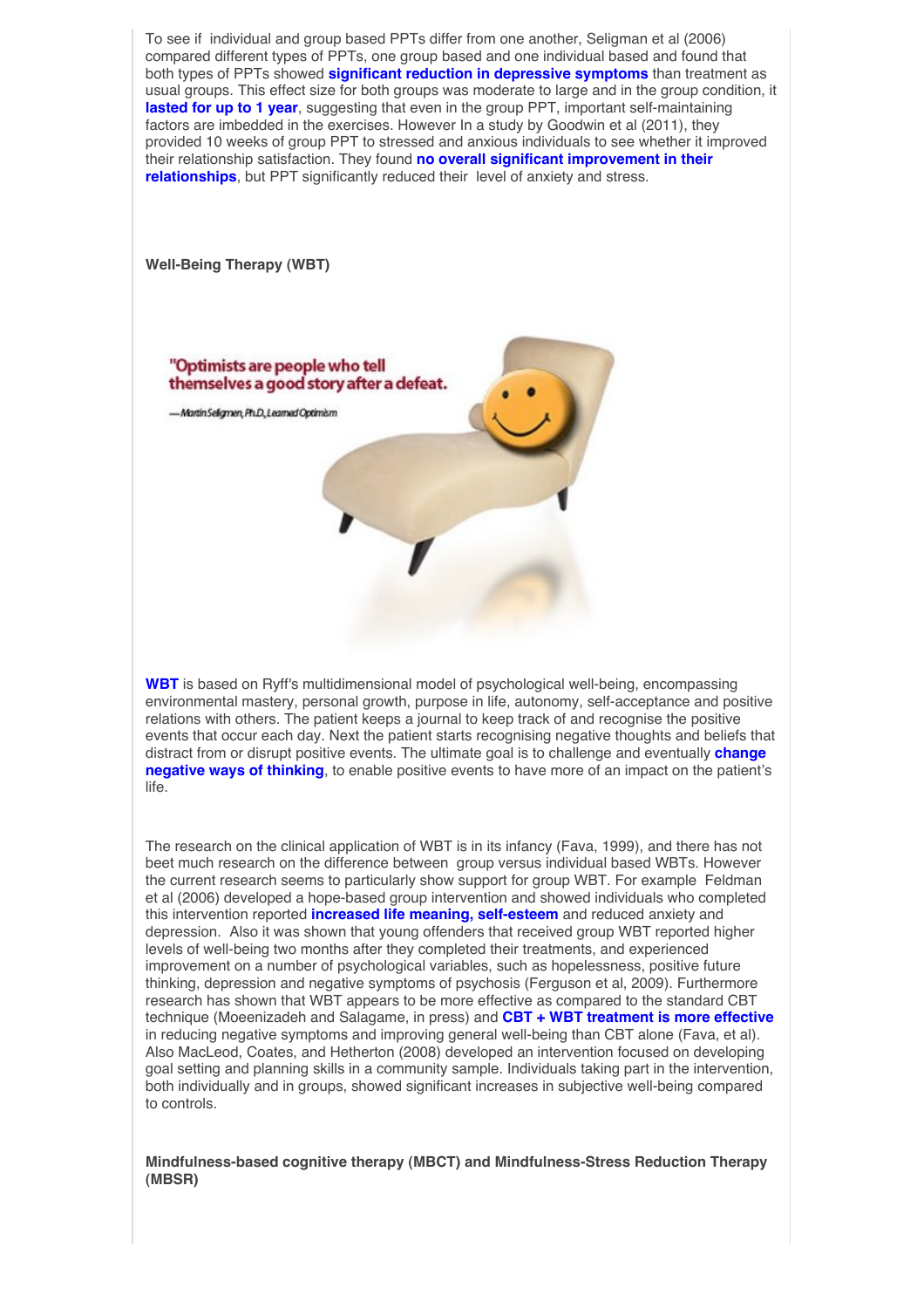*The proper function of man is to live, not to exist. I shall not waste my days in trying to prolong them. I shall use my time--Jack London*



Mindfulness has roots in Buddhist and other contemplative traditions where **conscious attention and awareness** are actively cultivated. Mindfulness has been defined as ʻthe awareness that emerges through paying attention on purpose, in the present moment, and non-judgementally to the unfolding of experience moment by moment' (Kabat-Zinn, 2003)

**Mindfulness-based cognitive therapy (MBCT)** which incorporates mindfulness in an attempt to change an individual's awareness of, and relationship to, unwanted thoughts and feelings, has also been found to prevent relapse in recurrent depression (Teasdale et al. 2000). The MBCT is usually administrated individually rather than in a group and it has shown to be effective in reducing chronic pain, anxiety disorders, substance abuse, insomnia, and anger management (Baer, 2003; Grossman et al. 2004). Also other mindfulness related therapies such **Mindfulness stress reduction therapy (MBSR)** which are always taught as a group intervention have shown promising results. For example, Imel et al (2008) have found that MBSR effectively reduced negative psychological symptoms and group membership was responsible for **7% of variability** in this reduction, suggesting that social aspects of the therapy are important factors.

### **Conclusion**

So far it seems inconclusive whether individual based therapies are superior or the group based therapies, although it seems that there is some social aspects of group based therapies can be beneficial. Also it is reasonable to suggest that group therapies are generally more cost effective and might have secondary benefits (such as friendship, improved social network, social exercises etc). However recent research has shown that even blogging (which is free) can act as some form of self-therapy (Tan, 2008). It appears that most therapies that are based on positive psychology tend to be more individual focused and therefore there is not much research on the difference of effectiveness of group vs individual based therapies specifically. However it is reasonable to suggest that perhaps there is not much of a difference after all and if there is any, we can not find out at the moment as the research is still in its infancy and there is a need for more research on specific types of therapies that focus on different populations and disorders.

*There is no way to happiness, happiness is the way -- Thich Nhat Hanh*

### **References**

Ferguson, G., Conway, C., & Endersby, L. (2009). Journal of Forensic Psychiatry & Increasing subjective well- being in long-term forensic rehabilitation : evaluation of well-being therapy. *Journal of Forensic Psychiatry*,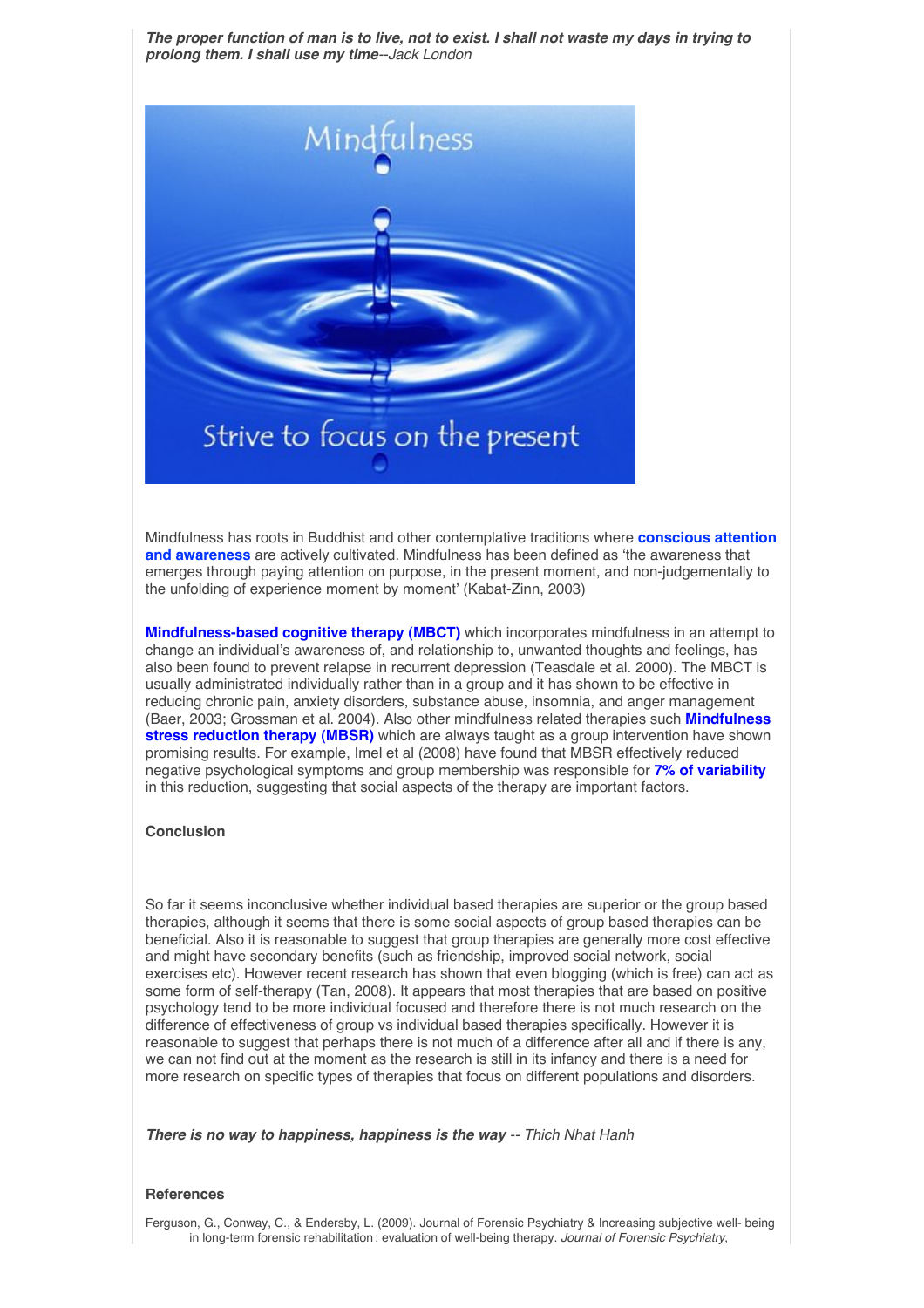(February 2012), 37-41.

Khodayarifard, M., Shokoohi-yekta, M., & Hamot, G. E. (2010). International Journal of Offender Therapy and Comparative Criminology Therapy for Male. *October*. doi:10.1177/0306624X09344840

- Seligman, M. E. P., Rashid, T., & Parks, A. C. (2006). Positive psychotherapy. *American Psychologist*, *61*.(8), 774. American Psychological Association. Retrieved from <**http://psycnet.apa.org/journals/amp/61/8/774/**>.
- Mazzucchelli, T. G., Rees, C. S., & Kane, R. T. (2009). Group behavioural activation and mindfulness therapy for the well-being of non-clinical adults: a preliminary open trial. *The Cognitive Behaviour Therapist*, *2*(04), 256– 271. Cambridge Univ Press. doi:10.1017/S1754470X09990201
- Mcroberts, C., Burlingame, G. M., & Hoag, M. J. (1998). Comparative Efficacy of Individual and Group Psychotherapy : A Meta-Analytic Perspective. *Practice*, *2*(2), 101-117.
- Moeenizadeh, M., & Salagame, K. K. (2010). The Impact of Well-Being Therapy on Symptoms of Depression. *International Journal of Psychological Studies*, *2*(2), p223. Retrieved from <**http://ccsenet.org/journal/index.php/ijps/article/download/7030/6381**>.
- Fava, G. A., Ruini, C., Rafanelli, C., Finos, L., Salmaso, L., Mangelli, L., & Sirigatti, S. (2004). Well-being therapy of generalized anxiety disorder. *Psychotherapy and psychosomatics*, *74*(1), 26–30. Karger Publishers. doi:10.1002/jclp
- Grossman, P., Niemann, L., Schmidt, S., & Walach, H. (2004). Mindfulness-based stress reduction and health benefits: A meta-analysis. *Journal of Psychomatic Research, 57,* 35-43.
- Imel, Z., Baldwin S., Bonus K., Maccoon D., (2008) Beyond the individual: Group effects in mindfulness-based stress reduction, *Psychotherapy Research, 18* (6), 735-742

Tan, L., (2008) Psychotherapy: My Space blogging as self-therapy. *American Journal of Psychotherapy, 62* (2)

# **Religion**



"Spirituality and religiousness refer to beliefs and practices that are ground in the conviction that there is a transcendent (nonphysical) dimension of life. These beliefs are persuasive, pervasive and stable. They inform the kinds of attributions that people make, the meanings they construct and the ways they conduct relationships". **Peterson, C., & Seligman, M. E. P. (2004).**

A **character strengths and virtues** classification guide (CSV) devised by **(Peterson & Seligman, 2004)** describes and classifies strengths and virtues that enable human thriving. **Religiousness** was identified as a character strength which contributes to the **virtue of transcendence**.

**Religion & Happiness**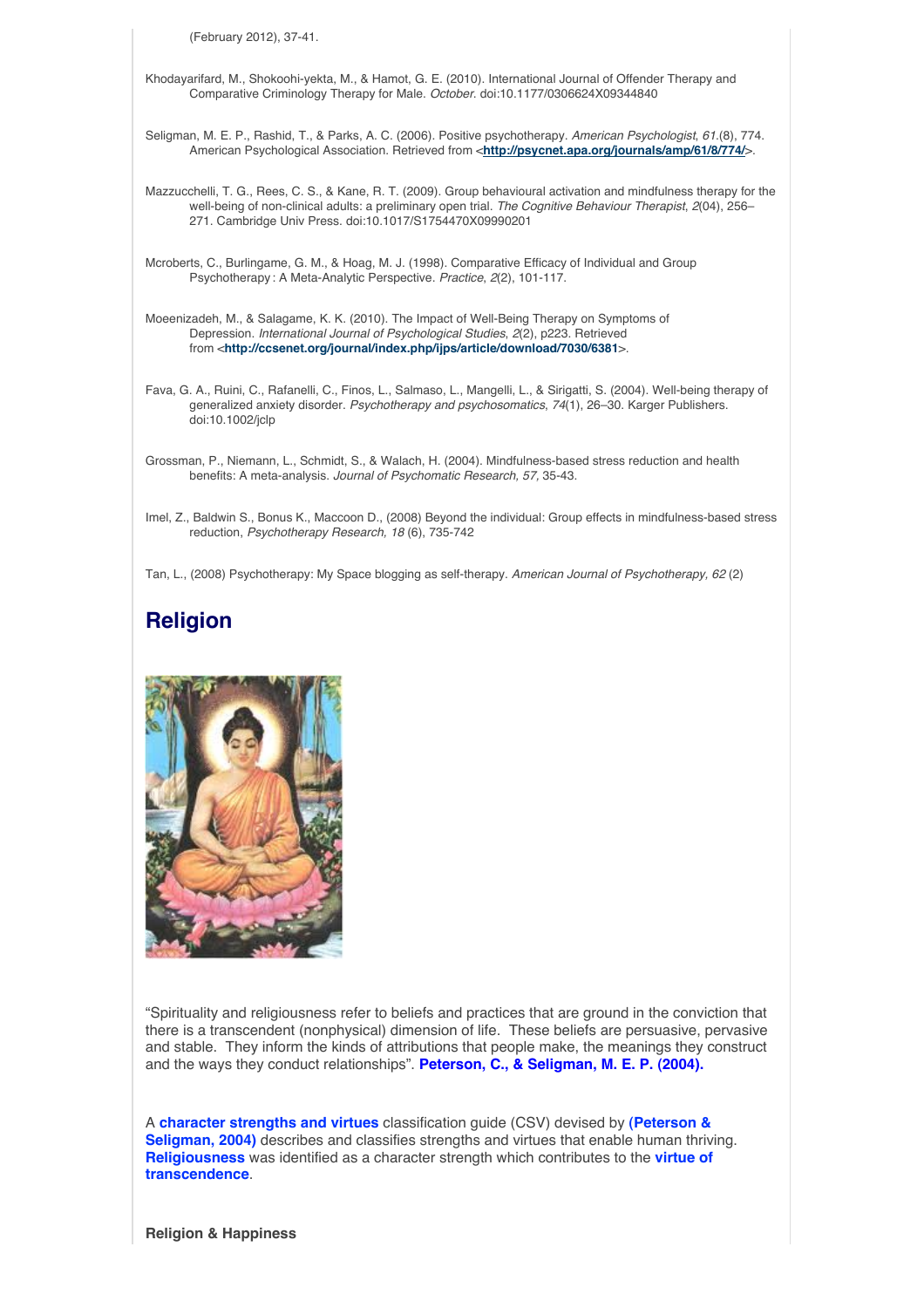There is an extensive literature on the effects of religion upon personal wellbeing, a review by **Koenig, McCullough and Larson (2001)** reported that religion has positive effects on mental and physical health. In this line, **Lehrer (2004, as cited in Snoep, 2008)** recently wrote that:

"There is considerable evidence that religion **makes a difference** to people's lives: it provides social networks, favorably affects physical and mental health, school attendance and reduces deviant activity.''

Therefore, it is argued that religiousness may be **protective** of psychological and physical wellbeing. Further still, religion may promote recovery from illness and aid in the prevention of morbidity and mortality **(Koenig et al., 2001). In terms of physical health, research has shown that religiosity is associated with less coronary artery disease, hypertension, stroke, immune system dysfunction, cancer, functional disability or impairment, lower cholesterol level, greater longevity and fewer negative health behaviors, e.g., smoking, drug/ alcohol abuse, risky sexual behaviors, and sedentary lifestyle (Koenig, McCullough, and Larson, 2001). Similarly, Levin and Chatters (1998) found a positive association between religiosity and subjective health, and a negative link with physical symptomatology and dementia.** 

In terms of **psychological health**, research has found that religiosity may potentially **prevent, buffer, or repair** the effects of stress and anxiety (**Kennedy, 1998; Abdel-Khalek, 2002).**  Religious and spiritual coping strategies were related to better mental health and faster adaptation to stress **(Koenig et al., 2001**). The higher the spiritual well-being, existential wellbeing and religious well-being were among males, the lower the anxiety (Davis, Kerr and Kurpius, 2003). Likewise, a significant negative relationship between religiosity and trait anxiety has been found (Harris, Schoneman and Carrera, 2002). A review by Koenig et al (2001) reported that the vast majority of studies, found religious involvement to be **positively correlated** with greater well-being (Koenig et al., 2001). Furthermore, a positive association has been found between religiosity and life satisfaction, happiness, emotional adjustment, self-esteem, mastery, physical/mental health and coping, whereas, religiosity was significantly and negatively correlated with anxiety and depression (Khaleck, 2007). With regards to happiness, numerous empirical studies have found that there is a cross-denominational correlation between religiousness and happiness (Blazer & Palmore, 1976; Hadaway, 1978; Moberg, 1979; Francis, Robbins and White, 2003; Khaleck, 2006).

But what aspects of religion produce happiness? Is it the **social or solo practice of religion**?

Specifically, research has shown that happiness is associated with the frequency of attendance at religious services, denominational preference and doctrinal preference (Ferris, 2002). Across religions and measures, congregational support and the public practice of religion appears to correlate with measures of life satisfaction for followers (Cohen, 2002). The correlation between religiousness and happiness is attributed to the positive functions of religion, such as **providing meaning and social support** (Snoep, 2008). Involvement within a religious community and attendance at services is consistently associated to lower mortality and greater longevity (Koenig et al., 2001). An international investigation across three countries (USA, Netherlands and Denmark) reported that the social aspects of religion rather than the private experience of religion contributed more to happiness. **Church participation** was found to be more beneficial to wellbeing than prayer, meditation and belief in God. Time spend with people at church appeared to be the strongest predictor of happiness in the USA and belonging to a church organization the most important factor in Denmark and the Netherlands (Snoep, 2008). Church membership may increase happiness by providing a mechanism for social support, provide a purpose in life, provide hope and the social experience of religious practice may make individuals more happy. However, research has also found that church attendance does not correlate with happiness scores (Ellison, Gay, & Glass, 1989; Seligman, 1988; Soloman, Greenberg, & Pyszczynski, 1991; Hay, 1982).

**Prayer**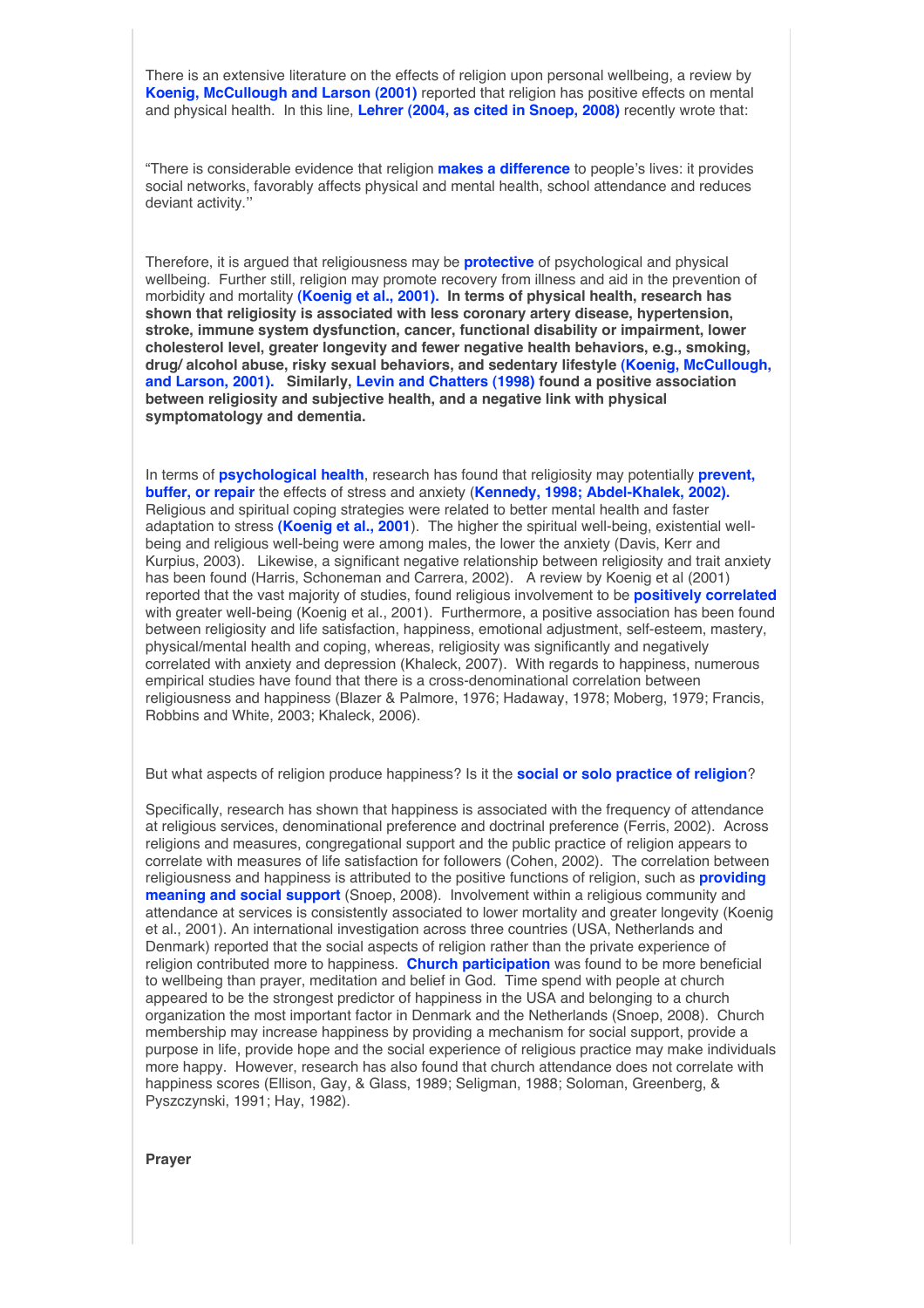

A fundamental religious practice is prayer.

Research has proposed that the **frequency of prayer** is a dominant factor in the relationship between religiosity and psychological well-being. Furthermore, personal prayer may be an important variable to consider within the theory of religious coping (Maltby, Lewis, and Day, 1999). Row and Elliot (2009), reported that prayer significantly contributed to psychological and subjective wellbeing. Conversely, it has been suggested that prayer does not contribute towards wellbeing and prayer frequency is a poor predictor of happiness and functioning (Masters, 2007; Rosmarin 2009). What is more, people who are happier do not pray as frequently as those with lower happiness levels, thus, it appears that the type of prayer may be more important (Polloma and Pendleton, 1989). It has been found that **meditative prayer** is related to an increased quality of life, existential wellbeing and religious satisfaction. However, petitionary prayer (asking for material things) does not benefit wellbeing. Colloquial prayer (asking for benevolent things) is the only form of prayer which influences happiness, whereas, ritual prayer influences negative affect (Polloma and Pendleton 1989).

#### **The Dark Side of Religion**

However, contrasting research has reported that there may be a **negative link** between religion and wellbeing. Recent research has found no significant relationship between religiosity and happiness (Lewis, Maltby and Burkinshaw, 2000, Lewis, Maltby and Day, 2005; Francis, 2003). Religiosity is positively associated with anxiety, depression, intolerance of ambiguity and rigidity. Moreover, it is associated with authoritarianism, prejudice, dependency, poor physical and mental health, fear of death, guilt and social conflict (Koenig et al., 2001; Pressman., et al 1992; Hood, 1992). Therefore, religion may also be associated with unhappiness (Lewis, 2006).

### **References**

- Abdel-Khalek, A. M. (2002). Age and sex differences for anxiety in relation to family size, birth order, and religiosity among Kuwaiti adolescents. Psychological Reports, 90, 1031–1036.
- Ahmed M. Abdel-Khalek (2006): Happiness, health, and religiosity: Significant relations, Mental Health, Religion & Culture, 9:1, 85-97

**Ahmed M. Abdel-Khalek (2007): Religiosity, happiness, health, and psychopathology in a probability sample of Muslim adolescents, Mental Health, Religion & Culture, 10:6, 571-583**

Blazer, D., & Palmore, E. B. (1976). Religion and aging. Gerontologist, 16, 82–85.

Cohen, A. B. (2002). The importance of spirituality in well-being for Jews and Christians.

Davis, T. L., Kerr, B. A., & Kurpius, S. E. (2003). Meaning, purpose, and religiosity in at-risk youth: The relationship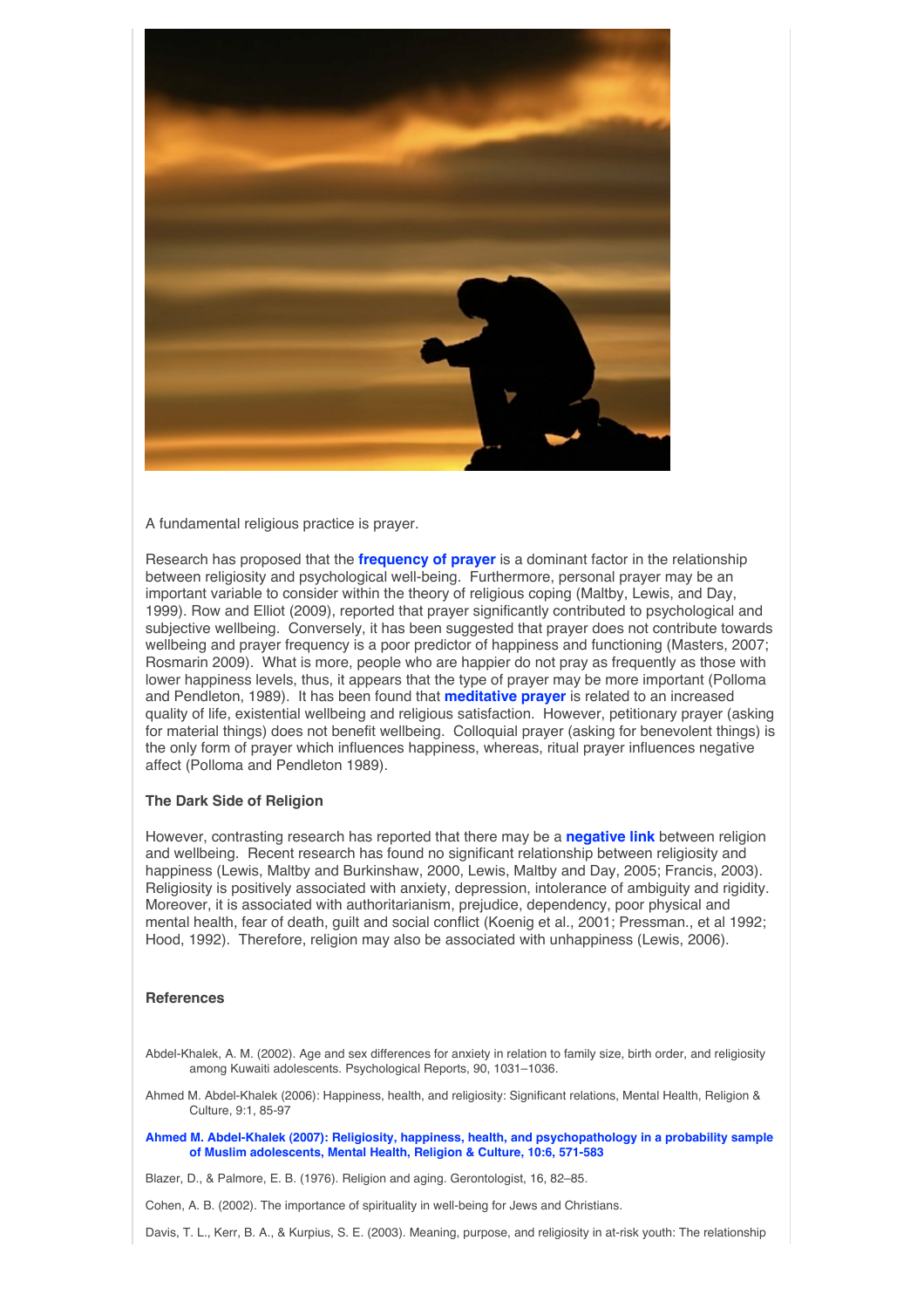between anxiety and spirituality. Journal of Psychology and Theology, 31, 356–365.

Ferriss, A. L. (2002). Religion and the Quality of Life. Journal Of Happiness Studies, 3(3), 199-215.

- Francis, L. (2003). The Relationship Between Religion and Happiness Among German Students. Pastoral Psychology, 51(4), 273-281.
- Francis, L. J., Robbins, M., & White, A. (2003). Correlation between religion and happiness: A replication. Psychological Reports, 92(1), 51-52. doi:10.2466/PR0.92.1.51-52

Hadaway, C. K. (1978). Life Satisfaction and Religion. Social Forces, 57, 636–643.

Happiness Studies, 3, 287–310.

- Harris, J. I., Schoneman, S. W., & Carrera, S. R. (2002). Approaches to religiosity related to anxiety among college students. Mental Health, Religion and Culture, 5, 253–265.
- Kennedy, G. J. (1998). Religion and depression. In H. G. Koenig (Ed.), Handbook of religion and mental health (pp. 129–145). San Diego: Academic Press.
- **Koenig, H. G., McCullough, M. E., & Larson, D. B. (2001). Handbook of religion and health Oxford: University Press**.
- Levin, J. S., & Chatters, L. M. (1998). Research on religion and mental health: An overview of empirical findings and theoretical issues. In H. G. Koenig (Ed.), Handbook of religion and mental health (pp. 33–50). New York: Academic Press.
- Lewis, C. (2002). Church Attendance and Happiness Among Northern Irish Undergraduate Students: No Association. Pastoral Psychology, 50(3), 191-195.

# **Gratitude: Both Social & Solo**

The most common definition of gratitude is being thankful or appreciative for a gift or favor, but gratitude can also mean counting your blessings and regarding simple pleasures. Being continually grateful means being continually aware of how much you have been given and treating everything as a miracle. Psychological research, specifically in the field of positive psychology, have indicated that life improvements result from the practice of feeling gratitude. These life improvements include becoming happier, more resilient, alleviating stress, strengthening relationships, and improving health. Once one maintains the habit of looking for things to be grateful for, you appreciate simple pleasures and things you previously took for granted. Then gratitude is not just a reaction to receiving what you want, but a consistent, continual gratitude.

### **Experimental Evidence**: **Solo**

A number of studies have been carried out to see if there are effects on one's happiness and well-being with the practice of giving and feeling gratitude. Two psychologists, Michael McCollough of Southern Methodist University in Dallas, Texas, and Robert Emmons of the University of California at Davis conducted an experiment to observe the impact of gratitude on well-being. Several hundred people were split into three different groups and all asked to keep daily diaries. The first group was asked to write about either good or bad things that occurred through out the day, the second was asked to record unpleasant experiences, and the third was asked to make a list of things for which they were grateful. The results indicated that the third group showed higher levels of reported alertness, enthusiasm, determination, optimism, and energy. The gratitude group also experienced less depression and stress, more willing to help others, exercise more, and made more progress towards achieving personal goals. These people showed the best positive affects of all the groups (Emmons and McCollough, 2003). This study and others like it conclude that a conscious focus on blessings may have emotional and interpersonal benefits.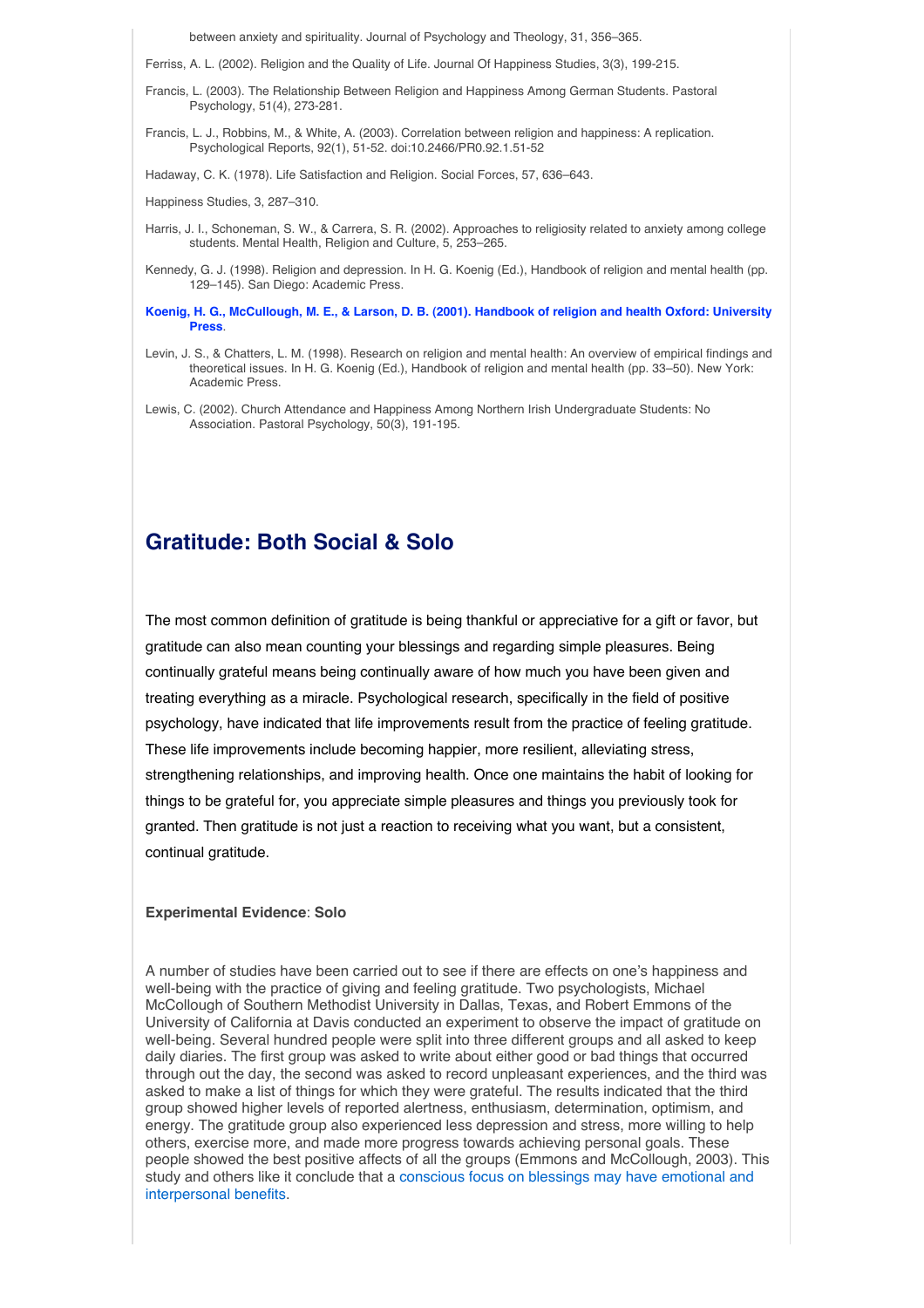From his studies, Dr. Emmons has concluded that we all have a basic level of happiness that is set at a predetermined point. If something unpleasant happens, one's happiness drops momentarily and then will return to your natural level. He argues that a practice of gratitude raises your "happiness set point" so you can maintain a higher level of happiness no matter the circumstances. This results in better well-being and appreciating all experiences (Emmons and McCollough, 2003).

### **Social**

While Emmons and McCollough's study shows the benefits for individual exercises of gratitude, there are also merits for one's well being in practicing gratitude exercises socially and interpersonally. Two studies performed by Bartlett et al. found evidence that links gratitude to increases in relationship satisfaction. While it is not entirely clear how gratitude does this, there is a correlation made. Study 1 provided evidence that gratitude promotes social affiliation which leads to one choosing to spend time with another and study 2 showed that gratitude can further strengthen relationships. The studies indicated that gratitude facilitates socially inclusive behaviors, even when the behaviors come at a cost to oneself (Bartlett et. al., 2012). The common conclusion among studies that observe the social benefits of gratitude say that these exercises make people feel connected to others. They give people a sense of purpose because they matter to others.

### **Exercises**

There are many ways to boost one's happiness and well-being. Some exercises are practiced in the personal space, at the individual level, while others can be practiced among others, at the social level. In the article, *The New Science of Happiness* by Claudia Wallis, Dr. Martin Seligman's exercises of gratitude are referenced as one method for increasing happiness and physical and emotional well being. Among others, he dictates two exercises of giving gratitude that are said the increase one's happiness (Wallis, 2005).

### **Solo**

The first he refers to as "Three Blessings" or "Gratitude Journal Exercise". This entails the individual recording at least three things that went well each day. Seligman argues that putting into words your gratitude, one increases their appreciation and memory of their blessings. He found that when the exercise becomes habitual, it tends to increase happiness and lower depression (Wallis, 2005). This exercise is at the individual and personal level, and does not call for interaction with others. This solo practice is similar to Emmon and McCullough's study, in that one's happiness and well being will increase, both physically and emotionally. Seligman found that "Three Blessings" is a less powerful, but more lasting exercise in producing happiness, than the "Gratitude Letter".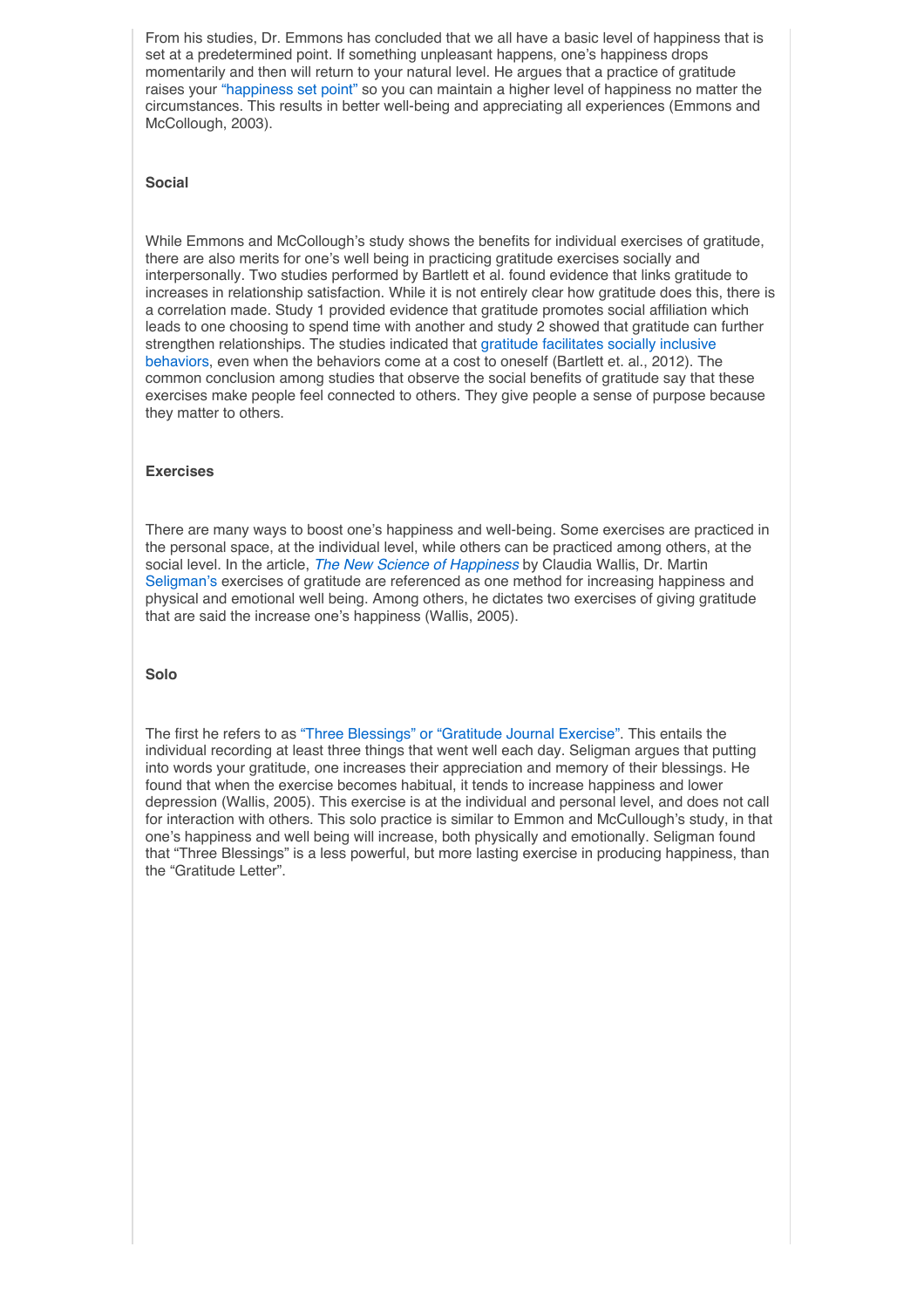

### **Social**

The other practice he calls a "Gratitude Letter" or "Visit Exercise". This calls for the individual to think of someone who has contributed to their well-being and whom then have never fully thanked. They write a letter to that person describing the benefits received from them and how those actions made them feel. They then deliver this letter to that person (Wallis, 2005). This is an example of a social gratitude exercise because the individual feeling the gratitude is sharing the experience with another person and allowing the practice of gratitude to be witnessed. As seen in Bartlett et al.'s studies, this practice would strengthen the relationship the person has with another individual.

### **When Applicable?**

The practices of recording and expressing gratitude have been seen in many forms. Seligman concluded that gratitude not only lifted one's mood, but also improved physical health, increased energy levels, and decreased the pain and fatigue in those with neuromuscular disease (Wallis, 2005). Both the practices of giving gratitude at the individual and social levels, have been found useful in counseling psychology. Asking a subject to record or express gratitude can inform individual strategies for well being improvement and can contribute to the development of more sustained programs of intervention (Nelson, 2009). In general, gratitude improves well being as a means of buffering against negative states and emotions, while forming the habit to acknowledge simple pleasures and gifts received.

### **Suggested Readings**

Seligman, Dr. Martin. 2002. *Authentic Happiness*. New York, NY: The Free Press.

Bartlett, Monica Y.; Condon, Paul; Cruz, Jourdan; Baumann, Jolie; Desteno, David. January 2012. Gratitude: Prompting behaviors that build relationships. Cognition & Emotion. Vol. 26 Issue 1, p2-13, 12p

Emmons, R. A., & Mc Cullough, M. E. (2003). 'Counting blessings versus burdens: An experimental investigation of gratitude and subjective well-being in daily life.' Journal of Personality and Social Psychology. 84. 377–389.

Nelson, Catherine. Nov 2009. Appreciating gratitude: Can gratitude be used as a psychoogical intervention to improve individual well-being? Counselling Psychology Review, Vol 24(3-4). pp. 38-50.